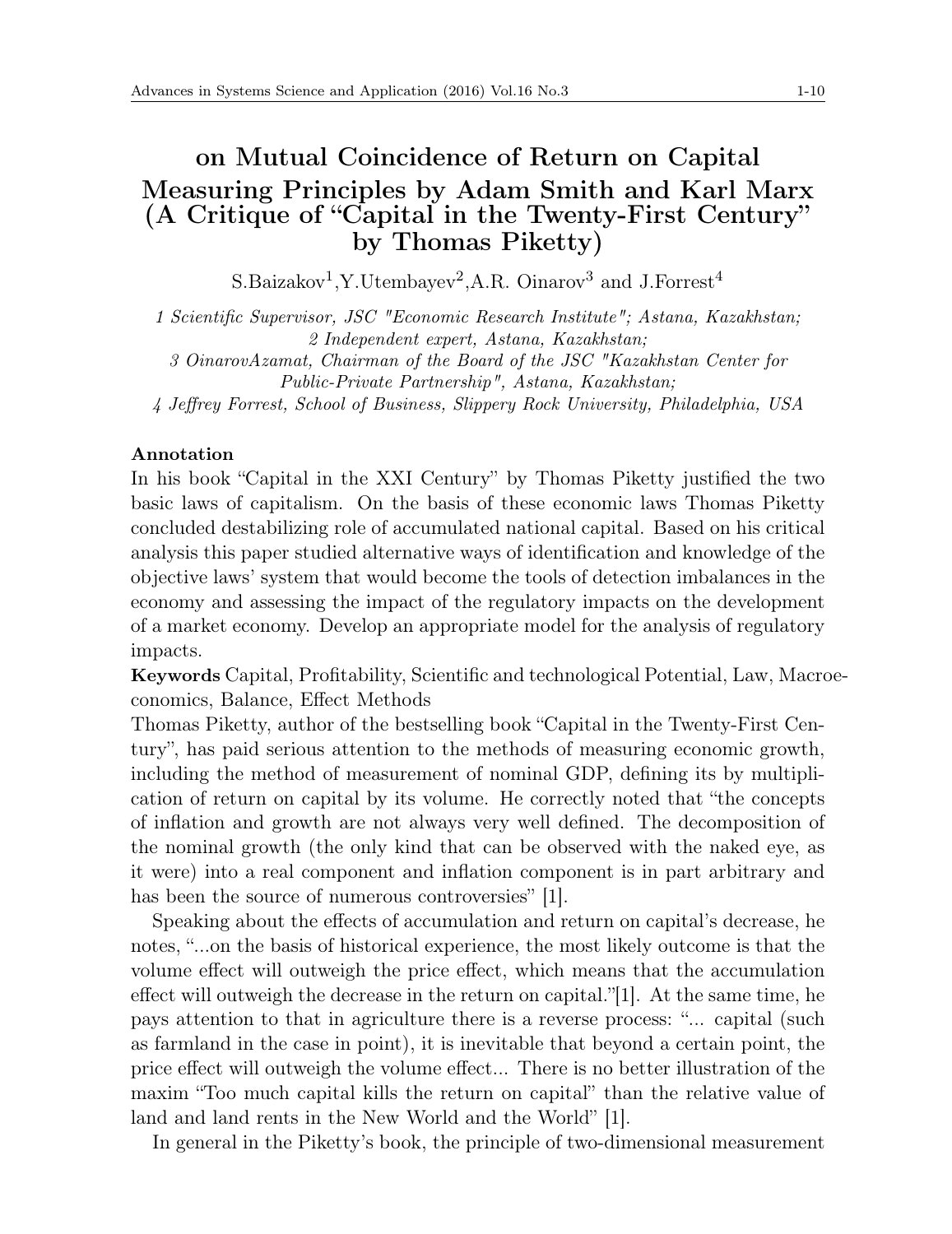of economic growth was successfully used to analyze the price effect, as a form of the capital's cost in its form of goods, and volume effect, as a form of the capital's cost of in its form of money. The same principle is used for two-dimensional measurement of the two fundamental economic laws of capitalism (in the terminology of the author).

However, deeper analysis shows that these laws have no any relation to the fact that the "the volume effect is will outweigh the price effect, which means that the accumulation effect will outweigh the decrease in the return on capital". Moreover it hasn't related to"...farmland in the case in point it is inevitable that beyond a certain point, the price effect will outweigh the volume effect". Pikettydoes his findings on the basis of historical retrospective in some combination of it with the dynamics of economic laws. The reason for these inconsistencies and inaccuracies has often derived from an outdated theoretical basis of establishment of analytical toolsthat are being used now in the practice of market economies institutions and management agents' regulatory impact assessment.

In our opinion, the main factor that has a destabilizing effect on the sustainability of the market economy is the outdated persistence of a one-dimensional measure of return on capital, which is recommended by Adam Smith as a tool to assess the true value of goods and money[2].

So, up to this day the principle of a one-dimensional measure of return on capital by Adam Smith has existed in the theoretical basis of current models of balanced economic growth. As an example, the traditional formula of the GDP deflator (inflation) - pb, can be taken for, which has the known form as follows:

$$
pb = \frac{NGDP}{RGDP}(A)
$$

where NGDP-is nominal GDP, which by its content is the final product in money terms.

The theoretical basis of the formula (A) is the Adam Smith's principle of a one-dimensional measure of return on capital. According to this formula, if nominal GDP (NGDP) grows faster than real GDP (RGDP) in the long term, what is happening in some developing countries nowadays, then the GDP deflator (pb) as an indicator of inflation, fueled by the national currencies devaluation may tend to infinity (pb  $\longrightarrow \infty$ ).

This is not the only example, which defines the Adam Smith's principle of one-sidedness of return on capital's measurement and its limitation as a balanced growth's theoretical base models. Thus, in the equation of monetarism, by replacing pb\*RGDP onto NGDP, we have got:

$$
NGDP = V * M
$$

where M - money supply, V - velocity of money.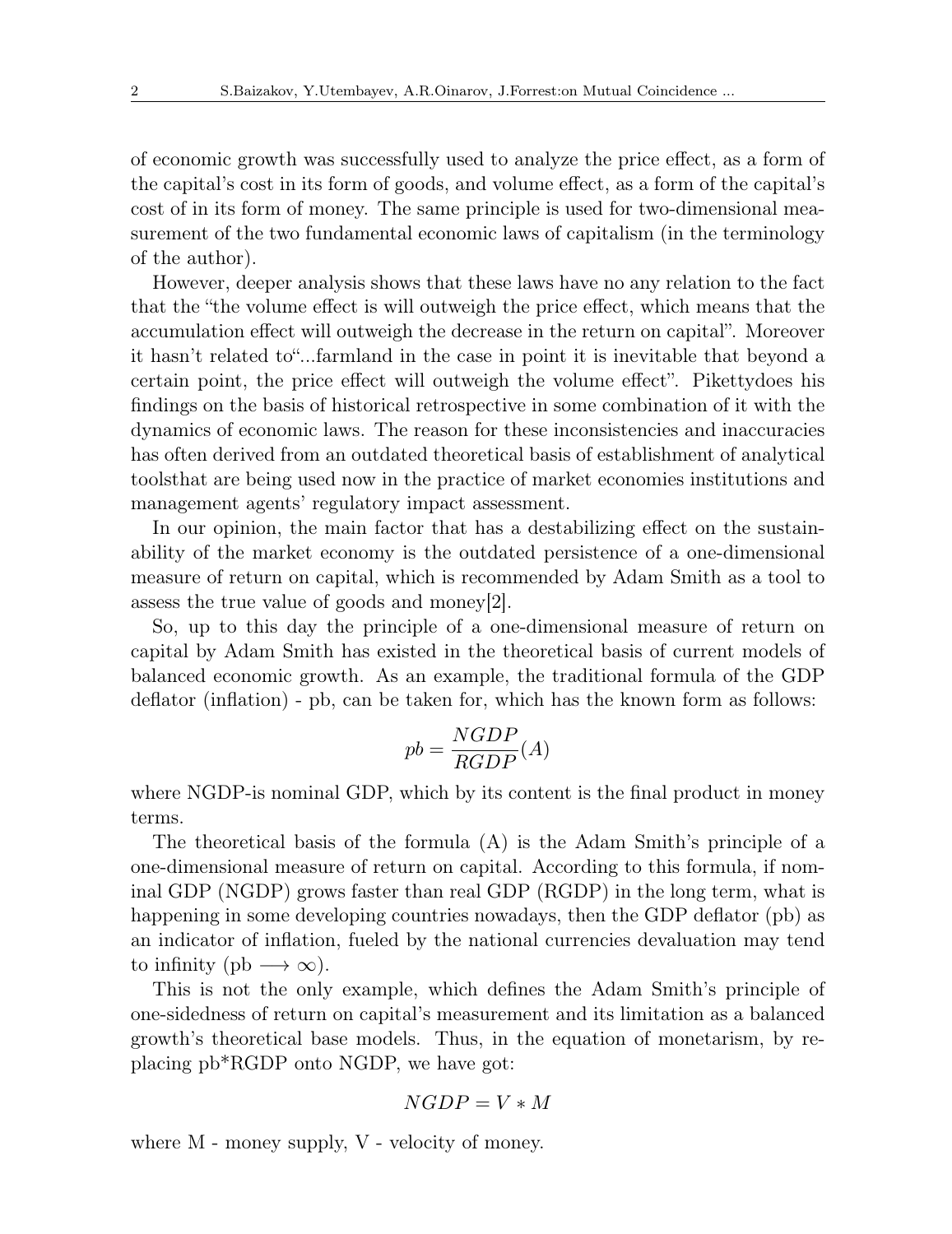Since V (velocity of circulation) according to the monetarism model is a constant, and taken M (money supply) tending to infinity, then nominal GDP (NGDP) may also tend to infinity. Even though Thomas Piketty properly finds out the formula (A)'s limit to assess the balanced economic growth, he himself falls into the formula's trap. For instance, in his analysis of the real growth rate's measurement tools ThomasPikettyhas failed to go beyond the limits of the Adam Smith's principle of a one-dimensional measure of return on capital.

His artistic success in the establishment of two economic laws of national income and the national capital, could not spread further towards the correct breakdown of "nominal growth into real and inflationary components", and towards the elimination of errors in evaluation methods for growth rateand inflation. In short, Thomas Piketty diagnosedproperly the market economy disease, but was not able to determine the treatment methods.

Identification and knowledge of the market economy development laws is needed to make key management decisions and adjustments of previously taken ones. Otherwise, inaccurate directions and contradictory readings of analytical tools result in the destabilizing and social inequalities that are listed in the Thomas Piketty'sbook.

As already mentioned, the theoretical basis of all actual current market equilibrium and balanced growth's models, including Piketty's economic equilibrium model, up to this day is founded on the Adam Smith's one-sided principle of return on capital's measurement. Adam Smith's one-sided approach consists in reducing the economic growth'stwo-dimensional,by working time and national currency, measurement system into the one-dimensional system measured by money.

For Adam Smith, "the annual cost of the product" is identified with "the cost that is newly established during the year[3]. More precisely, he was correct that the value of the annual product can be reduced to the same components of the newly created during the year value. Adam Smith and his modern followers are right in establishing the value of the final product by deducting material resources spent costs from the "cost of the ready product". From a mathematical point of view these transactions by A.Smith and his followers are perfect.

However, economy development indicators, both by the Adam Smith's theory and by the Karl Marx's theory, are measured in the first place by working time. By both theories the price of the working time is the base measure for productive forces of labour and capital . Thus, Adam Smith specifically states that "Labour measures the value, not only of that part of price which resolves itself into labour, but of that which resolves itself into rent, and of that which resolves itself into profit"[2]. Then he gives a specific example:"In the price of corn, for example, one part pays the rent of the landlord, another pays the wages or maintenance of the labourers and labouring cattle employed in producing it, and the third pays the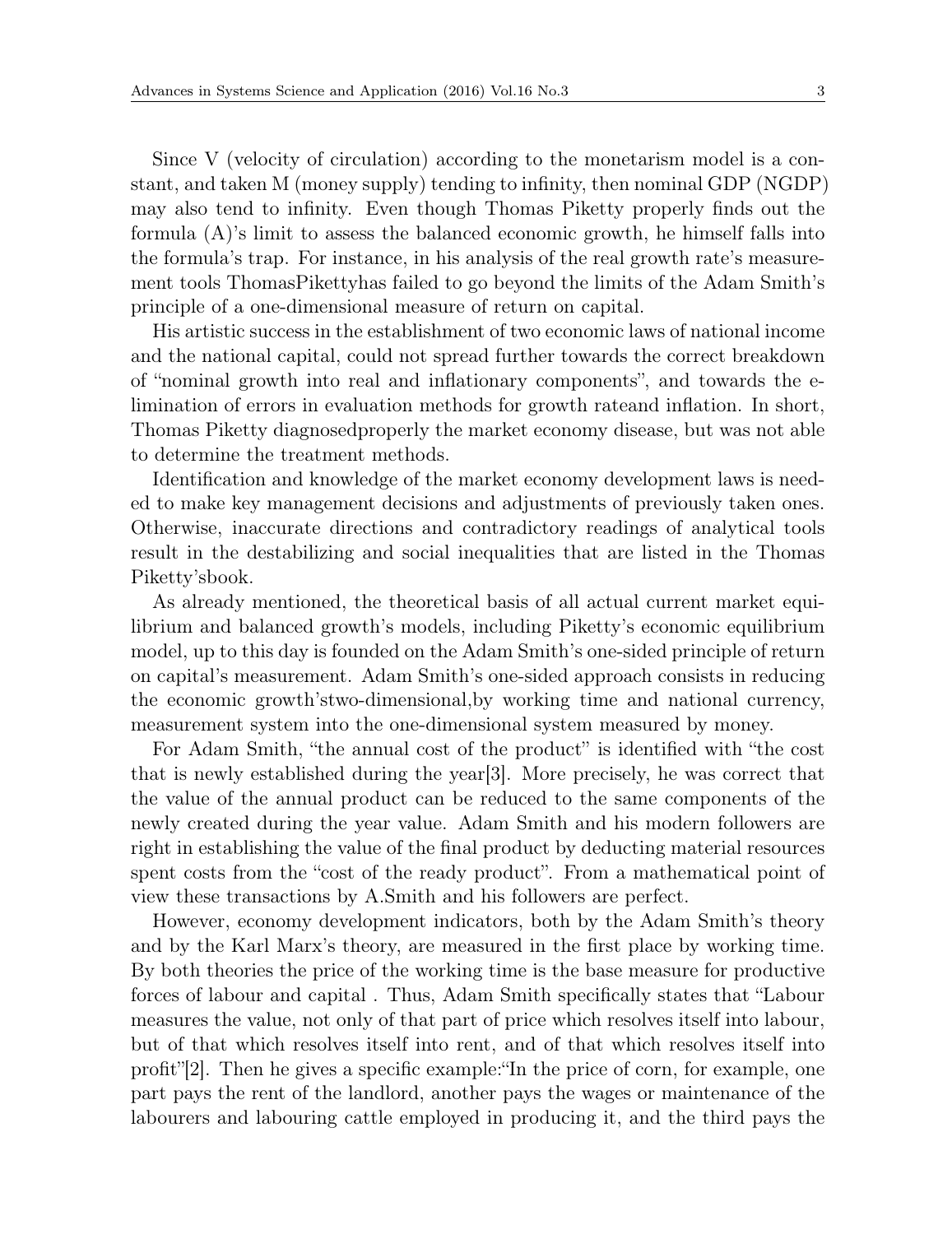profit of the farmer. These three parts seem either immediately or ultimately to make up the whole price of corn. A fourth part, it may perhaps be thought is necessary for replacing the stock of the farmer, or for compensating the wear and tear of his labouring cattle, and other instruments of husbandry. But it must be considered, that the price of any instrument of husbandry, such as a labouring horse, is itself made up of the same time parts; the rent of the land upon which he is reared, the labourof tending and rearing him, and the profits of the farmer, who advances both the rent of this land, and the wages of this labour. Though the price of the corn, therefore, may pay the price as well as the maintenance of the horse, the whole price still resolves itself, either immediately or ultimately, into the same three parts of rent, labour, and profit."[Ibid, p.105].

This approach of Adam Smith is static, and focused on the short term and for a momentary effect when the scientific and technological potential of the country has no time to be updated, or when its impact on the real economy can be ignored. Karl Marx's approach is focused on long-term development and the market economy sustainable development. But his approach does not replace the Adam Smith's principle of return on capital, but summarizes and complements it.

A commodity, according to Marx, is in development, its dividing onto "the goods and money is the law of the expression of the product as a commodity" [3]. It is this law Thomas Piketty did not consider by partly remaining within the framework of the Adam Smith's principle of a one-dimensional measurement. He failed to take into account that goods and money were developing and transforming into capital, which became a form of its product or its form of money.

In the third volume of "Capital" which explores the development and selfdevelopment of capital in general Karl Marx introduces two-dimensional measurement of capital in its form of money and capital in the form of its goods. These measures or economic growth measurement "rulers" are being presented by working time in form of man-hours and money in form of the national currency of each country.

Marx's summary with respect to the Adam Smith's one-dimensional approach is the following: "He does not distinguish the dual nature of labour itself, i.e.does not distinguish between labour,as a cost of wage creating value, and labour, as a specific and useful labour creating commodities (use-value). The total amount of goods produced in a year i.e. an entire annual product is a product of useful labour active during the past year; all these products exist only due to the fact that publicly employedlabourwas consumed in diversified extensive system of various kinds of usefullabour. That is the only reason the cost of the means of production has been consumed during manufacturing but kept in the total cost of manufactured commodities, preserved as reappearing in a new kind. Consequently, the entire annual product is a result of the useful labour expended during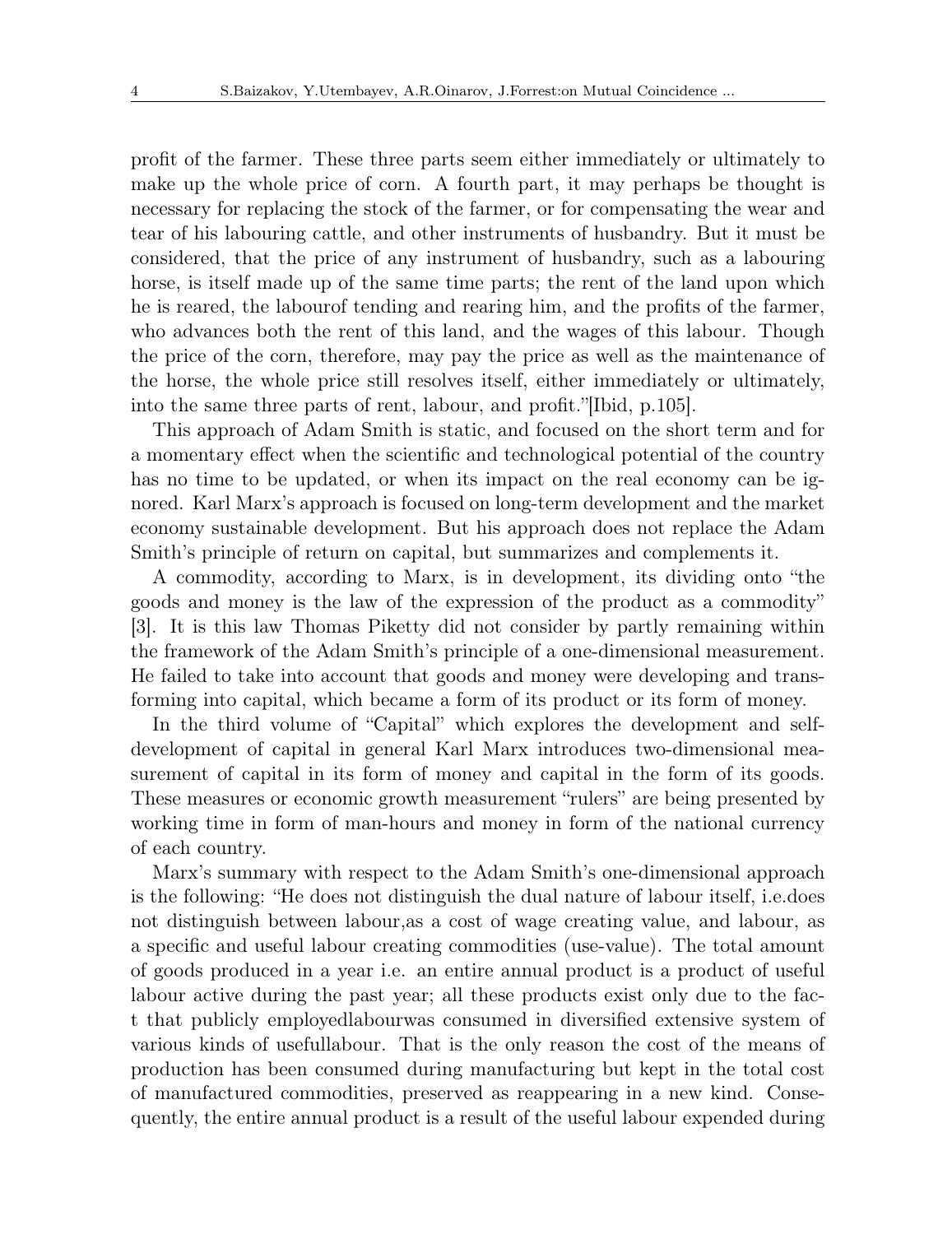the year. But only a part of the annual cost of the product has being created newly; this part is the newly created cost for the year, which embodies the sum of labour,spent during the year" [3].

Our studies done based oneconomic science latest achievements, in particular the Nobel Prize Leonid Kantorovich and TjallingKoopmans' duality principle, show that Adam Smith is partly right in saying that "the cost of the annual product",according to that principle, can be reduced to "the newly created cost for the year."

The Adam Smith's principle of return on capital allows to estimate the cost of capital in its form of money; while Karl Marx is right in saying that the total costs of producing a particular product, as capital, in the form of its goods are consumed in the production of the final product "capital plus income" [4]. Both of these indicators are not just theoretical, but also have a crucial practical significance.

In accordance with the principle of duality, they form the basis for the twodimensional measurement of the balanced economic growth. Thus, the newly created value for the year by Adam Smith is an exact expression of the cost of capital in its form of money. The practical implementation of this concept is found in the nominal GDP, which is the cost of the final product. And the cost of the annual product by Karl Marx is an exact expression of the cost of capital in its form of goods. The practical implementation of this concept is in real GDP, which is to represent the volume of actually produced final product.

The conclusion is that to eliminate errors in the measurement of inflation and real growth,which is possible by adding the Adam Smith's one-dimensional approach with the Karl Marx's approach based on assessmentof the labour' total costs, that are objectively necessary for the production of the given structure's final product amount. Therefore, the rationale of the new market equilibrium equation can start from that point where ThomasPikettystopped his theoretical research of two-dimensional measurement: of the national income  $\dot{C}$  compared lowand of the national capital ĺC by working time, man-years.

In this case, the duality theory allows you to take advantage of the twodimensional measurement criterion. Firstly, the cost of the working time is measured by estimating the product's direct and full labour-intensity of economic activities. Second, the cost of the final product (nominal GDP) and resources total costs for the production of nominal GDP are set in monetary terms. According to the duality principle, solutions for interlinked problems identified on the basis of the industries intersectional balance report will meet following criteria [5-7]:

$$
L = t * X = T * Y(B)
$$

where t - is direct line and T- product fulllabour-intensity, L - the entire fund of working time, in man-years, Y- final product value (nominal GDP) and X-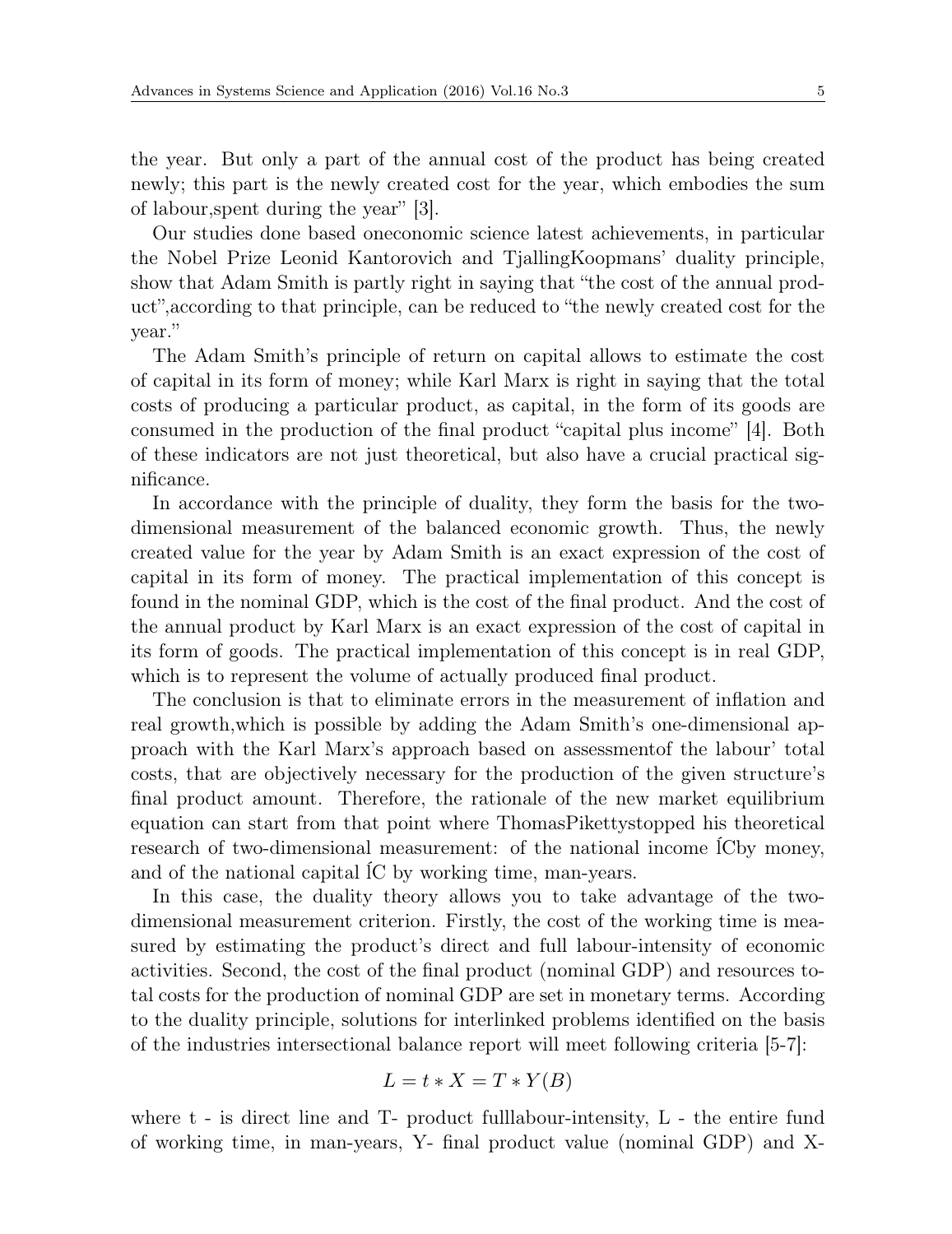resources full costs for the nominal GDP production.

Fourthly, we introduce the extension transformation below:

The tool for solving the contradictory problem is extension transformation. By using certain transformations, an unfeasible problem can be transformed a feasible one. We only introduce the general concept and the basic types of transformation.

In the formula (B), each component of the full labour-intensity Tof the final product value Y is determined by the scalar multiplication of the product's direct labour-intensity components t by components of each column of the full costs technology matrix $B = (E - A)$ -1, which serves as a carrier of scientific and technological progress and, therefore, the true value of goods and services.

At the national level we have the equalities  $t = L / X$  and  $T = L / Y$ . From here we denote the level of scientific and technological potential (STP) as c and get as follows:

$$
c = \frac{t}{T} = \frac{Y}{X}(C)
$$

STP ratio of the country c with its growth  $(+,-)$  is determined either by the magnitude of the margin, which is correlated with changes in the prices of goods and services, or by the amount of rent which changingrate is correlated with the intensity of productive resources utilization.

In any case, the effect of volume, which represents the level of scientific and technological potential of the country, is measured by the difference between the growth in labour productivity, defined by value of the final product and used in its resources production, as they have both utilized the very same equal fund of working time:

$$
\frac{c}{c} = \frac{Y/L}{Y/L} - \frac{X/L}{X/L}.
$$

The new equation of market equilibrium derives from the basis of adding the Adam Smith'sprinciple of return on capital to the principle based on the ratio of direct and fulllabour-intensity, as determined by the Karl Marx's theory of capital's labour value.

Thus, on one hand, the new equation ofthe balanced economic growth of nominal value of the final product (NGDP  $=$  Y) defined by the formula:

$$
NGDP = c * X.
$$

In this formula the level of national income is measured by the value of nominal GDP. It is determined by multiplying the level of scientific and technological potential (STP) of the country c by a volume of domestic capital X. Here, the scientific and technological potential (STP) of the country c represents coefficient of national capital efficiency. This equation is the analog of the first fundamental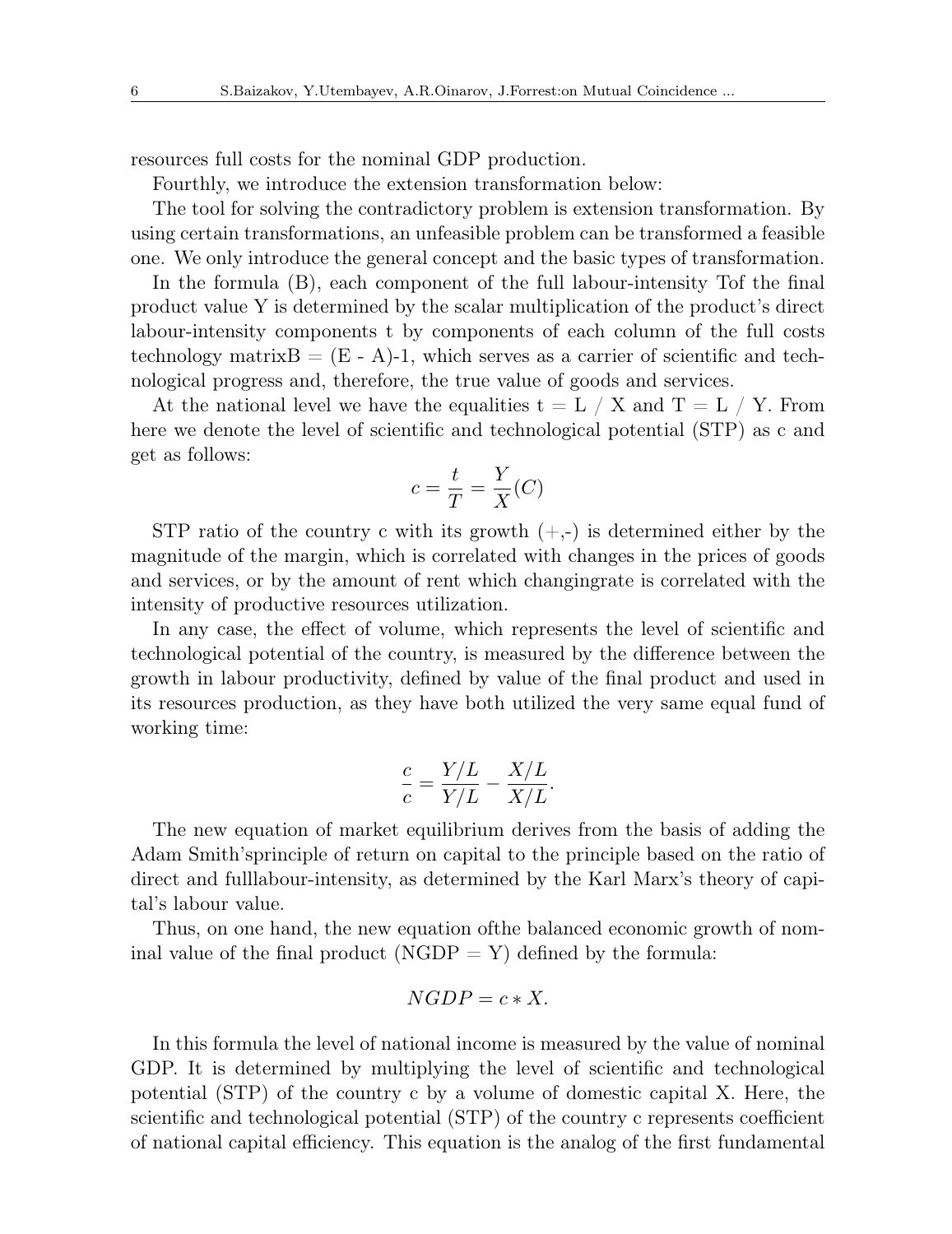law of market economy development, defined on the basis of the principle of duality.

On the other hand, multiplying both sides of the GDP deflator equation by the purchasing power of the national currency (not to be mixed up with purchasing power parity) pp, we have got as follows:

$$
pp * NGDP = pp * pb * RGDP
$$

Hence we have a qualitatively new equation of balanced economic growth, which determines the actual volume of the final product RQ:

$$
RQ = pp * NGDP = pp * pb * RGBP(D)
$$

where NGDP, as well as previously, represents nominal GDP, which determines the cost of the final product, and its multiplication by the level of the true value of money represents the real final product.

Since the pp  $*$  pb is equal to  $c = \text{NGDP} / \text{X}$  as by definition the value of money  $pp = RGDP / X$ , while the GDP deflator  $pb = NGDP / RGDP$ , then the purchasing power of money (not to be mixed up with the parity of purchasing power of money) is defined by formula:

$$
pp = \frac{c}{pb},
$$

where the value of the ccoefficient, which represents the level of scientific and technological potential of the country, is determined by the ratio of direct labourintensity to its full labour-intensity  $(t / T)$ .

This ratio is determined due to the principle of duality solution for interlinked problems, based on the data of given reports on the industries intersectional balance of the country; and it is equal to the ratio of the value of the final product cost used in the country to the total consumption of resources used for its production  $(Y / X)$ .

To change economic policy, aimed at establishing a real growth index of prices of goods and services, and the level of depreciation of the national currency, is doable due to the system of economic laws and regulations, which are derived from combining the Adam Smith's principle of one-dimensional measure of return on capital to the Karl Marx'sprinciple of two-dimensional measurement of return on labourand capital.

The main ones, which are caused by the definition of the true cost of price indices of goods and services by the purchasing power of money, are as follows:

1) The law on determining overall impact of the takenincentives on innovative investmentsinto the economy and on scientific and technological improvement of the production process, including the strength of competition  $c(t)$ :

$$
c(t) = NGDP/X(t) \neq 1,
$$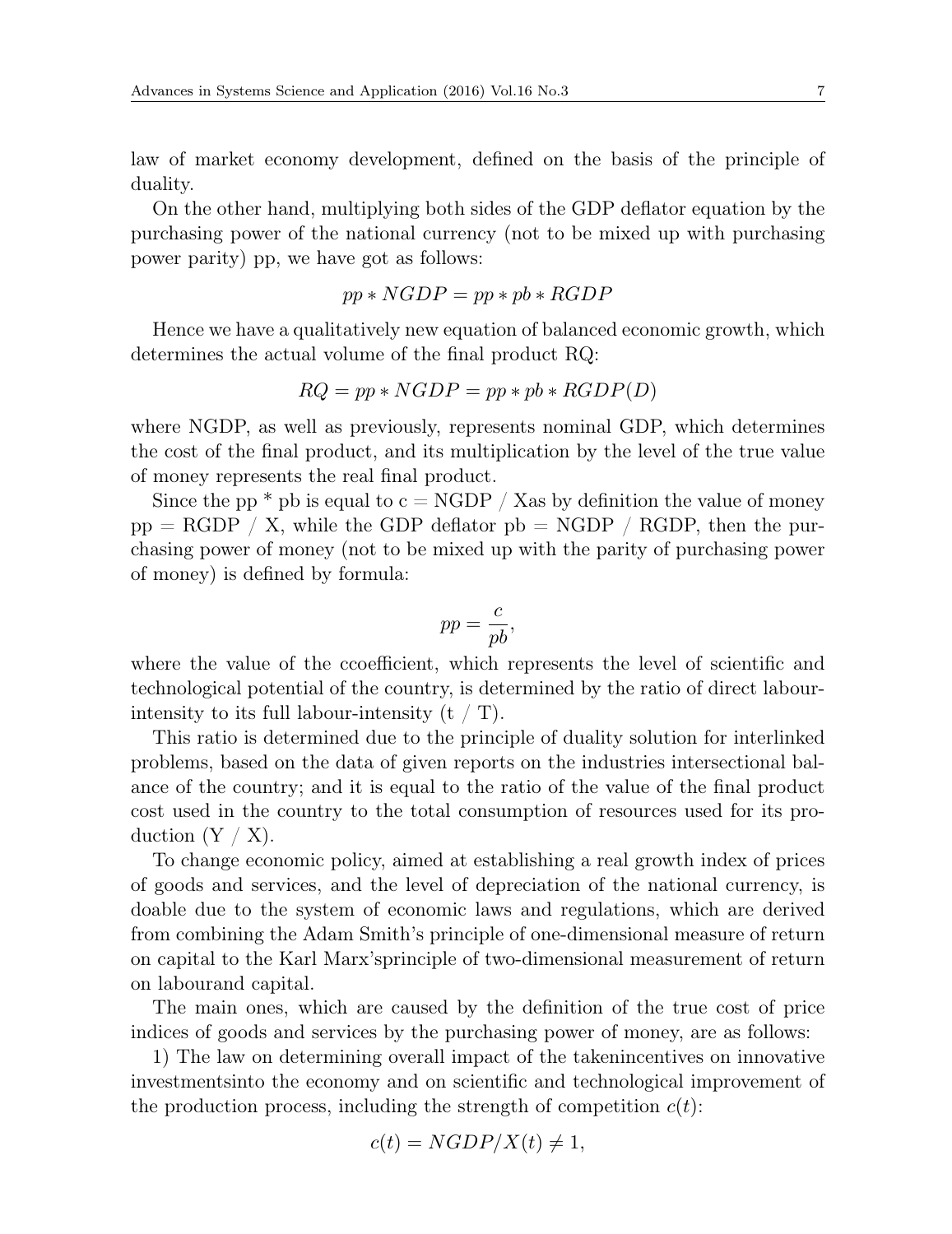Though on the basis of return on equity ratio by Adam Smith an STP coefficient:  $c(t) = pp * pb = 1$ , because by definition, the value of money  $pp =$ *RGDP/NGDP*, and the GDP deflator *pb* = *NGDP/RGDP*.

2) The basic law on determiningreal purchasing power of money, as the ratio of the scientific and technological potential of the country to the GDP deflator *pp*(*t*):

$$
pp(t) = c(t)/pb(t).
$$

3) The law on determining prices of goods and services  $pc(t) = 1/pp(t)$ :

$$
pc(t) = 1/pp(t) = NGDP(t)/(c(t) * RGBP(t)).
$$

4) Leading law on determining real growth of the final product on the basis of nominal GDP growth*RQ*(*t*):

$$
RQ(t) = pp(t) * NGDP(t).
$$

5) The control law on determining real growth of the economy, on the basis of real GDP growth *RQ*(*t*):

$$
RQ(t) = c(t) * RGDP(t).
$$

6) The law on defininga GDP deflator, the general price deflation of goods and services *pb*(*t*):

$$
pb(t) = c(t)/pp(t) = NGDP(t)/RGDP(t)
$$

7) The law on determining net benefits of promoting scientific and technological advances and competition  $(\pm \Delta c(t))$ :

$$
\pm \Delta c(t)\% = (c(t)/(c(t-1)))\% - 100\%.
$$

Since any incentives on scientific and technological improvements have certain expenses of costs of labour, capital and materials then their return is associated with risks, and return on these funds can be a value greater than 100 and less than 100. However, where the competitive environment is developed there the contribution of science and technology potential into the development of the real economy, as a rule, would be positive.

The exceptions are those developed countries where sources of reduction of material resources through scientific and technological advances have been exhausted; and those countries trying to maintain the efficiency of their economies at the expense of reducing their national currenciespurchasing value. However, these attempts are easily detected by a tool developed with the help of a system of laws to promote competition in the market economy.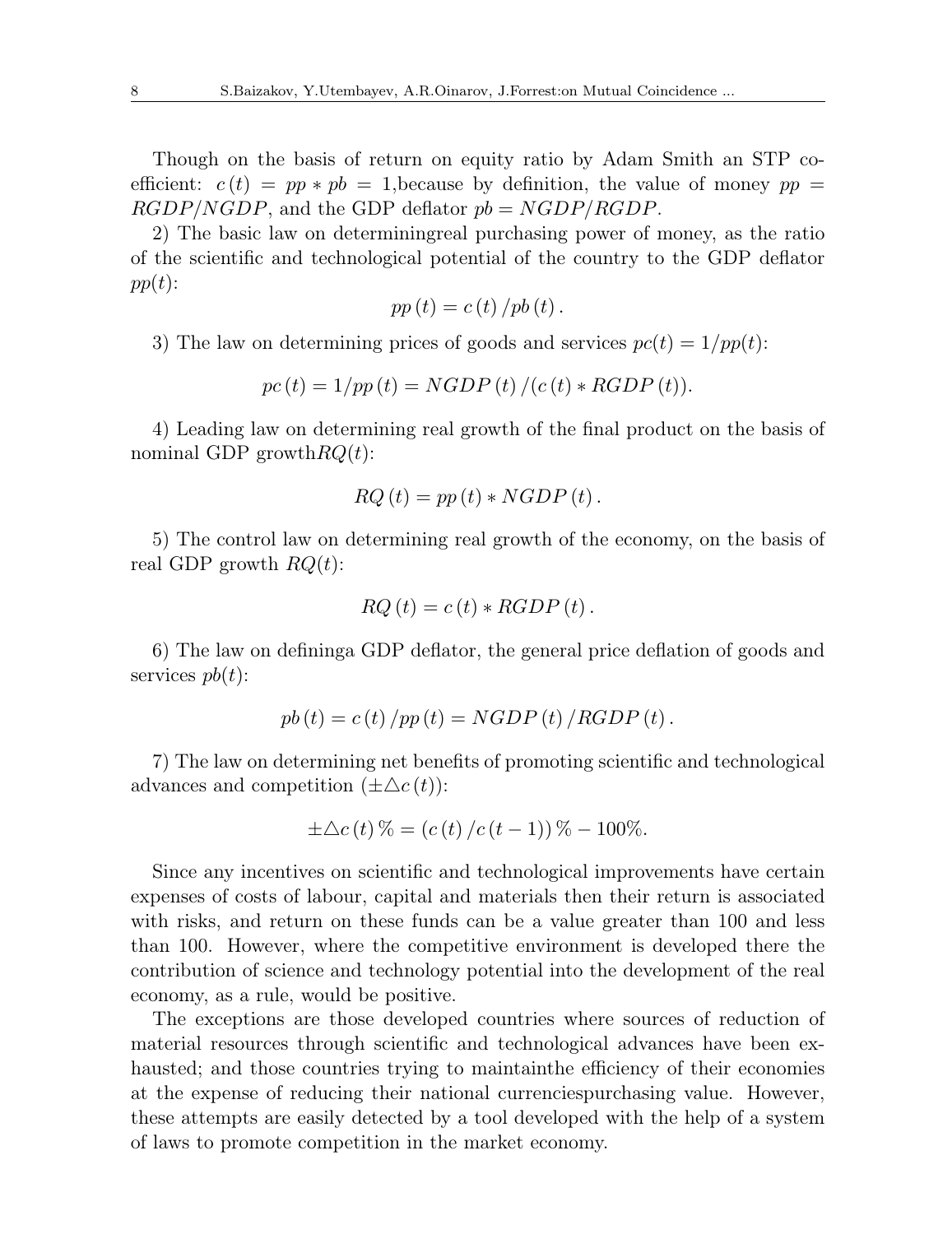The path to sustainable economic growth goes through the open labour market, focused on the final product production. Thus, last five - six years the actual "restoration" of the old world monetary and financial system by transferring private risk to the global (system-wide) level, and by the public debt exponential increase in a number of leading countries and the money supply, makes the issue of transition to a new world economic order more difficult.

The problem of transition from the current crisis and unstable state of the world economy to a sustainable growth mode should be investigated in the system, as shown above, in the unity of the macroeconomic, sectoral and microeconomic aspects of market economy development based on feedbacks that exist between the various regulatedagents, and of patterns of the long-term economic development countries of the world.

This approach significantly expands the understanding of the causes of the global financial crisis, allowing to realise mechanisms of modern economy reproduction and to develop reliable tools for its sustainable development. Thus, the history of economic thought tells that objective laws of market economy can justify new, adequate to the new world economic order, models of economic governance, by which it will be able to ensure the unity of the three product types: nominal, real and final.

By and large, the core to ensure the unity of three GDP growth rates is the final product, the real value of which is determined by the equation (D) under the influence of the real purchasing power of the national currency at nominal GDP and the rate of scientific and technological potentialat the real GDP.

According to this model of balanced economic growth the procedure of targeting nominal GDP is implemented instead of inflation targeting'monetary policy.This is the Tate-Shafarevich group:  $\mathop{\rm III}\nolimits_{E/K}$ . Here it is as a subscript:  $A_{\rm III}$ .

## References

- [1] Piketty and Thomas(2014),*Capital in the twenty-first century*,The Belknap Press of Harvard University Press.
- [2] Smith and Adam(2007),*An Inquiry intothe Nature and Causes of the Wealth of Nations*,Moscow EKSMO.
- [3] Marx and Karl(1978),*Capital,Critique of Political Economy:The Process of Circulation of Capital*,vol.IV, 648 p.
- [4] Marx and Karl(1975),*Capital,Critique of Political Economy:The Process of Capitalist Production as a Whole*, vol.III, part 1.
- [5] Y. Hasanli, S. Bayzakov, V. Valiyev and G. Sarsembaeva. (2011), "Modeling